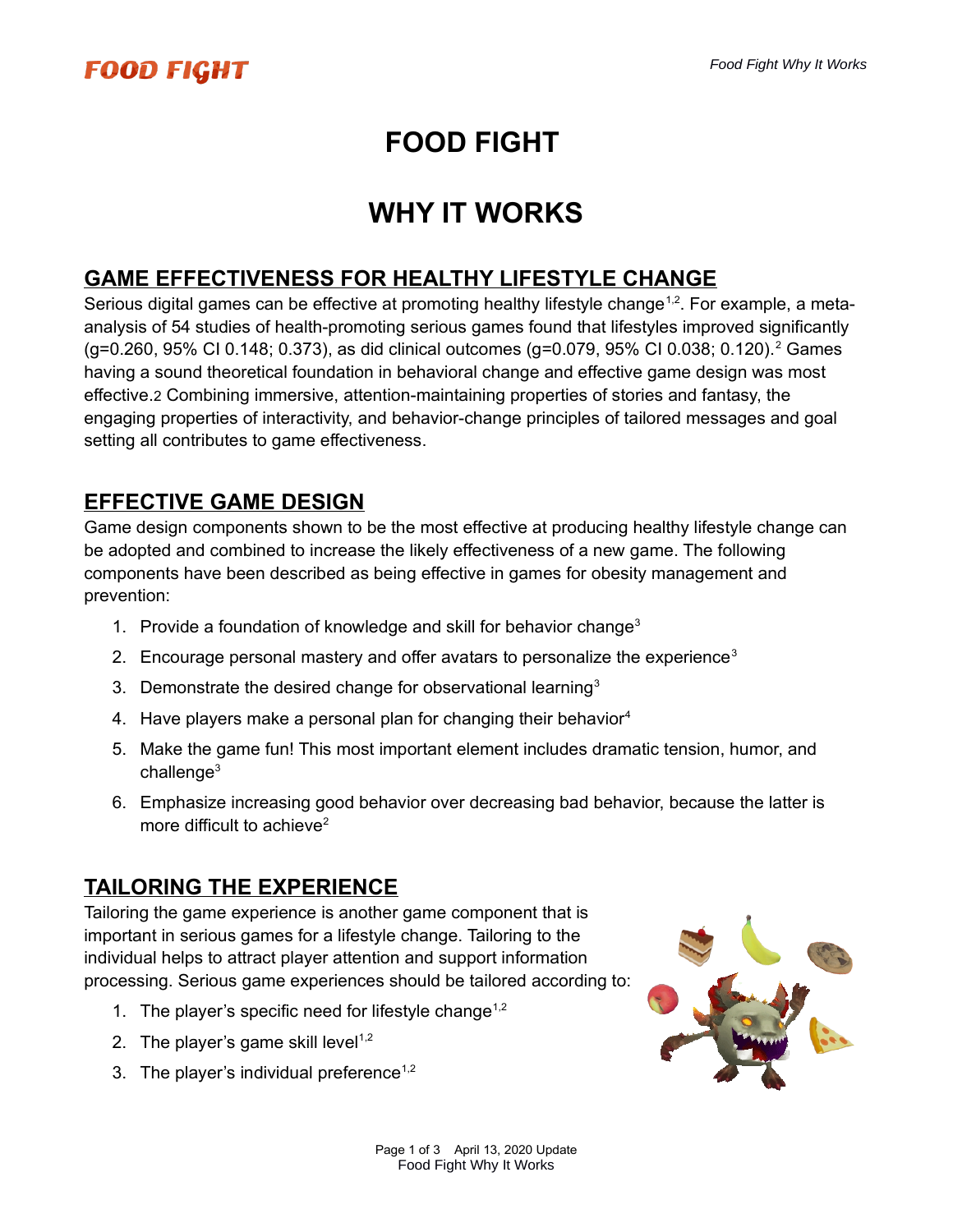## **FOOD FIGHT**

An example of tailoring to the individual player is providing game messages according to the player's personal information or personal goals, set before playing.<sup>3</sup> In *Food Fight*, for example, future versions will allow the user to tailor their experience according to the specific diet they wish to follow, such as low-carbohydrate or the Paleo diet.

#### **HOW** *FOOD FIGHT* **WORKS**

*Food Fight* utilizes two components of behavioral therapy in order to achieve lifestyle change – Refusal Skills Practice and Counter Conditioning.

- 1. *Refusal Skills Practice* is a component of Cognitive Behavioral Therapy (CBT) that has been used effectively in addiction treatment<sup>5</sup>. In Refusal Skills Practice, individuals learn how to respond rapidly with a clear, assertive "No" in response to an offer of a substance that they are trying to quit<sup>6</sup>. Applying this approach to enhancing healthy eating, players in *Food Fight*, refuse foods by throwing them back, which corresponds to saying "No" in Refusal Skills Practice.
- 2. In *Counter Conditioning*, an unwanted behavior is replaced with a positive action and the new behavior is rewarded<sup>7</sup>. In *Food Fight,* the habitual, unwanted (but pleasantly rewarding) behavior of eating high calorie, unhealthy foods is counter-conditioned by receiving game rewards for rejecting these foods and throwing them back. Visuals showing the unhealthy foods being destroyed, as they are rejected, add to feeling empowered to resist tempting foods. Repeating these actions many times through repeated play has a rehearsal effect, which helps build new habits.

#### **References**

- 1. Baranowski T, Buday R, Thompson DI, Baranowski J. [Playing for Real: Video Games and](https://www.ncbi.nlm.nih.gov/pmc/articles/PMC2189579/)  [Stories for Health-Related Behavior Change.](https://www.ncbi.nlm.nih.gov/pmc/articles/PMC2189579/) *American Journal of Preventive Medicine*. 2008;34(1):74-82.e10.<https://www.ncbi.nlm.nih.gov/pmc/articles/PMC2189579/>. Accessed September 10, 2016 [doi:10.1016/j.amepre.2007.09.027.](http://dx.doi.org/10.1016/j.amepre.2007.09.027)
- 2. DeSmet A, Van Ryckeghem D, Compernolle S, et al. [A meta-analysis of serious digital games](https://www.ncbi.nlm.nih.gov/pubmed/25172024)  [for healthy lifestyle promotion](https://www.ncbi.nlm.nih.gov/pubmed/25172024). *Prev Med*. 2014;69:95-107. <https://www.ncbi.nlm.nih.gov/pubmed/25172024>. Accessed September 10, 2016.
- 3. Thompson D. *Designing Serious Video Games for Health Behavior Change: Current Status and Future Directions J Diabetes Sci Technol*. 2012;6(4):807-811.
- 4. Thompson D, Bhatt R, Vazquez I, et al. [Creating action plans in a serious video game](https://www.ncbi.nlm.nih.gov/pmc/articles/PMC4372224/)  [increases and maintains child fruit-vegetable intake: a randomized controlled trial](https://www.ncbi.nlm.nih.gov/pmc/articles/PMC4372224/). *Int J Behav Nutr Phys Act*. 2015;12.<https://www.ncbi.nlm.nih.gov/pmc/articles/PMC4372224/>. Accessed November 30, 2017 [doi:10.1186/s12966-015-0199-z.](http://dx.doi.org/10.1186/s12966-015-0199-z)
- 5. Witkiewitz K, Villarroel NA, Hartzler B, Donovan DM. *Drinking Outcomes Following Drink Refusal Skills Training: Differential Effects for African American and Non-Hispanic White Clients Psychol Addict Behav*. 2011;25(1):162-167. [doi:10.1037/a0022254](http://dx.doi.org/10.1037/a0022254).